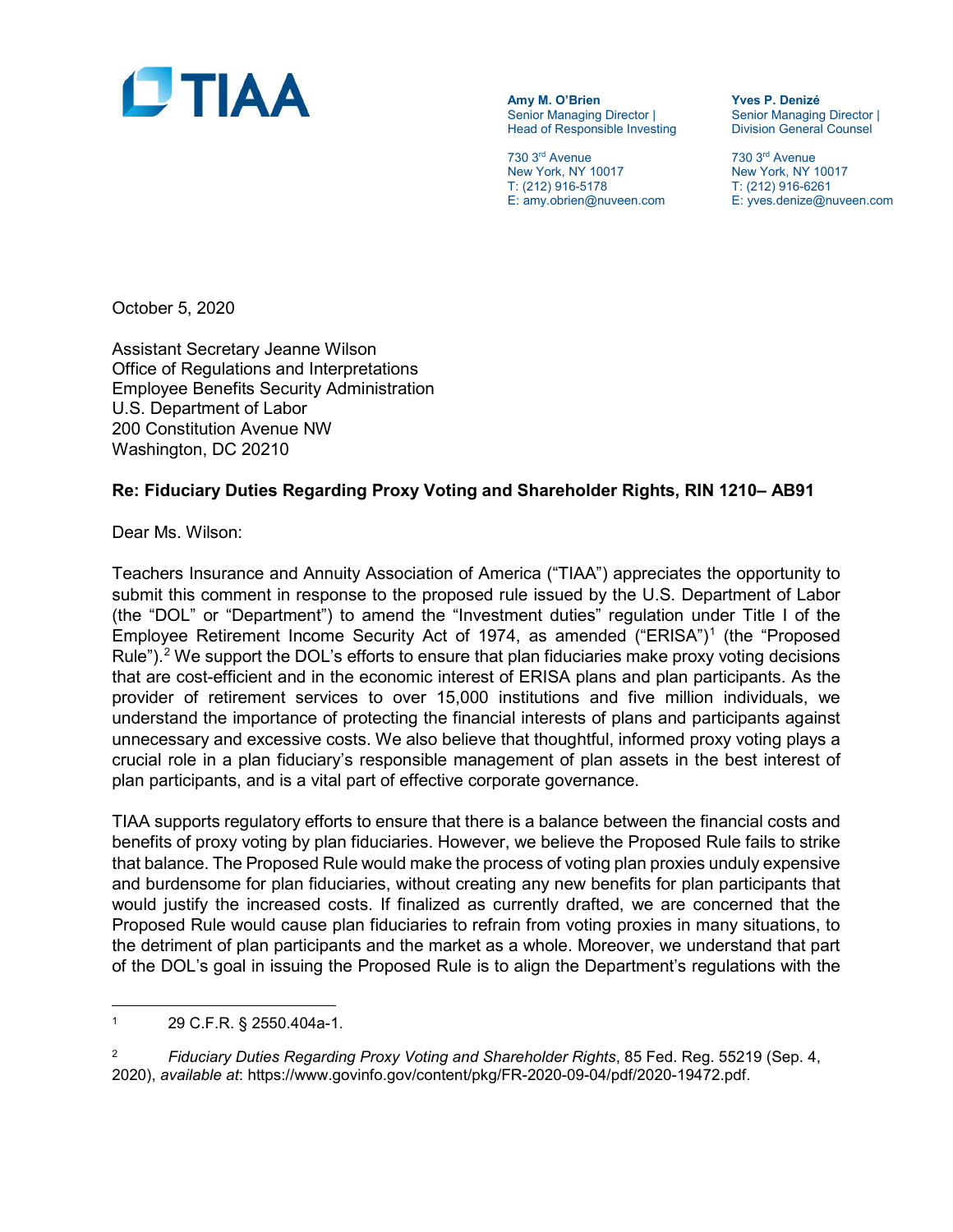guidance and rule amendments regarding proxy voting issued by the Securities and Exchange Commission (the "SEC" or "Commission") over the past year. [3](#page-1-0) But the DOL's proposal is inconsistent with the SEC's recent actions, giving plan fiduciaries far less flexibility to vote proxies according to their own cost-benefit analysis than they enjoy under SEC rules.

If the DOL wishes to ensure that the costs of proxy voting by plan fiduciaries do not outweigh the economic benefits, and that its regulations on proxy voting are aligned with recent SEC rulemakings, we respectfully submit that the Proposed Rule fails to achieve the Department's goal. The Proposed Rule would increase the costs and complications of the proxy voting process to such a degree that it would likely deter plan fiduciaries from voting plan proxies in many instances. This result would ultimately disadvantage plans and plan participants by depriving them of the pecuniary benefit that can accrue from proxy voting, and would suppress valuable plan involvement in key issues facing the companies in a plan's investment portfolio. The Proposed Rule would also serve to complicate the regulatory landscape around proxy voting, not only by creating new burdens for plan fiduciaries, but also by applying a number of provisions that are inconsistent with the SEC's guidance and rule amendments on this topic. Given these considerations, we strongly urge the DOL to withdraw the Proposed Rule. We discuss our position in more detail below.

# **I. About TIAA.**

Founded in 1918, TIAA is the leading provider of retirement services for those in academic, research, medical, and cultural fields. Over its century-long history, TIAA's mission has always been to aid and strengthen the institutions and participants it serves and to provide financial products that meet their needs. To carry out this mission, TIAA has evolved to include a range of financial services, including asset management and retail services. Today, TIAA's investment model and long-term approach serve more than five million retirement-plan participants at more than 15,000 institutions. With its strong nonprofit heritage, TIAA remains committed to our mission of serving the financial needs of those who serve the greater good.

Nuveen, LLC ("Nuveen"), the investment management arm of TIAA, offers a comprehensive range of outcome-focused investment solutions designed to secure the long-term financial goals of institutional and individual investors. The Nuveen organization includes investment advisers that collectively manage over \$1 trillion in assets, including in the Nuveen and TIAA-CREF registered fund complexes, as well as in private funds and structured vehicles.<sup>[4](#page-1-1)</sup> Nuveen is responsible for implementing TIAA's proxy voting strategies at thousands of shareholder meetings across the U.S. and around the world every year. Nuveen also manages ERISA plan separate accounts and provides fiduciary advice to collective investment trusts and other ERISA plan asset collective vehicles. We vote proxies for many of these clients and products.

<span id="page-1-0"></span> <sup>3</sup> *See Commission Guidance Regarding Proxy Voting Responsibilities of Investment Advisers*, 84 Fed. Reg. 47420 (Sep. 10, 2019), *available at*: https://www.govinfo.gov/content/pkg/FR-2019-09- 10/pdf/2019-18342.pdf (the "SEC Proxy Guidance"); and *Exemptions from the Proxy Rules for Proxy Voting Advice*, 85 Fed. Reg. 55082 (Sep. 3, 2020), *available at*: https://www.govinfo.gov/content/pkg/FR-2020-09-03/pdf/2020-16337.pdf (the "SEC Proxy Rule").

<span id="page-1-1"></span><sup>4</sup> Data are as of June 30, 2020.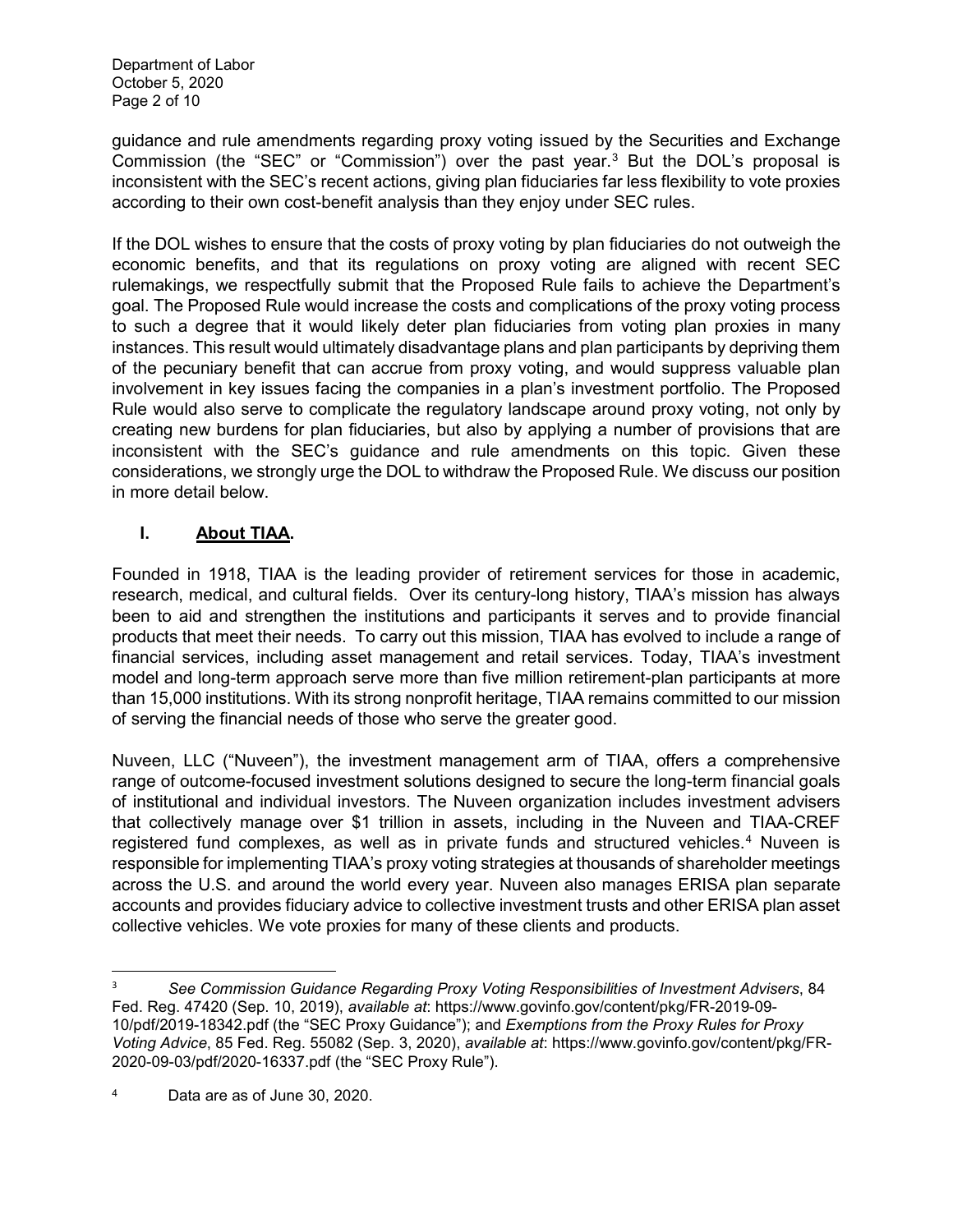Department of Labor October 5, 2020 Page 3 of 10

Given the direct impact the Proposed Rule would have on Nuveen as an ERISA plan asset manager, our leadership in the areas of responsible investing and environmental, social, and governance ("ESG") investing, and our deep concern for the well-being of retirement plan participants, the TIAA organization has a vested interest in the Proposed Rule and its implications for plan fiduciaries and participants. From our perspective as an asset manager, we are concerned that the Proposed Rule would make it more expensive and difficult for plan fiduciaries to vote plan proxies in accordance with their fiduciary obligations and, in the case of plan fiduciaries that are SEC-registered investment advisers ("RIAs"), to determine how to comply with the Proposed Rule while also meeting their proxy voting responsibilities under applicable SEC rules and guidance. From a broader policy perspective, we believe that discouraging plan fiduciaries from making reasonable, well-informed proxy voting decisions would harm investors, the financial-services industry, and the market as a whole. It is with these perspectives in mind that we offer the following comments on the Proposed Rule.

### **II. Informed proxy voting is an essential part of corporate governance and should be encouraged by any new DOL proxy voting regulation.**

We believe a well-functioning and dynamic proxy voting system is beneficial for the financialservices industry and the market as a whole. Robust participation in the proxy voting process by a broad, representative pool of investors is essential for effective corporate governance of publicly traded companies, and has benefits for both investors and operating companies. Proxy voting is the primary vehicle through which shareholders can express their preferences to company management in a meaningful way, which in turn keeps management attuned and accountable to the priorities and desires of their investors. The outcomes of proxy votes can significantly impact corporate decision-making on a range of critical issues that can impact investment performance, including mergers and acquisitions, executive compensation, and board composition, as discussed in more detail in Section V below.

Given the importance of proxy voting to the effective governance of public companies, it is crucial that the regulatory framework around proxy voting serves to balance the interests of shareholders and operating companies, while also encouraging and empowering a broadly representative pool of investors to make thoughtful voting decisions that reflect their own priorities and interests. We believe that the primary motivation in regulating the U.S. proxy voting process should be, as the SEC describes in the adopting release of the SEC Proxy Rule, to ensure "fair, honest, and informed markets, underpinned by a properly functioning proxy system."[5](#page-2-0) In our view, a properly functioning proxy system is one where as many shareholders as possible are given the flexibility and resources necessary to make informed proxy voting decisions according to their own reasonable judgment, without being subject to onerous and unnecessary regulatory burdens.

## **III. The Proposed Rule would create new costs and burdens associated with proxy voting that are not outweighed by any benefit.**

Throughout the Proposed Rule, the DOL repeatedly expresses its concern that the costs a plan fiduciary incurs as part of the proxy voting process are often not justified by any resulting economic

<span id="page-2-0"></span> $\overline{\phantom{a}}$ <sup>5</sup> 85 Fed. Reg. at 55083.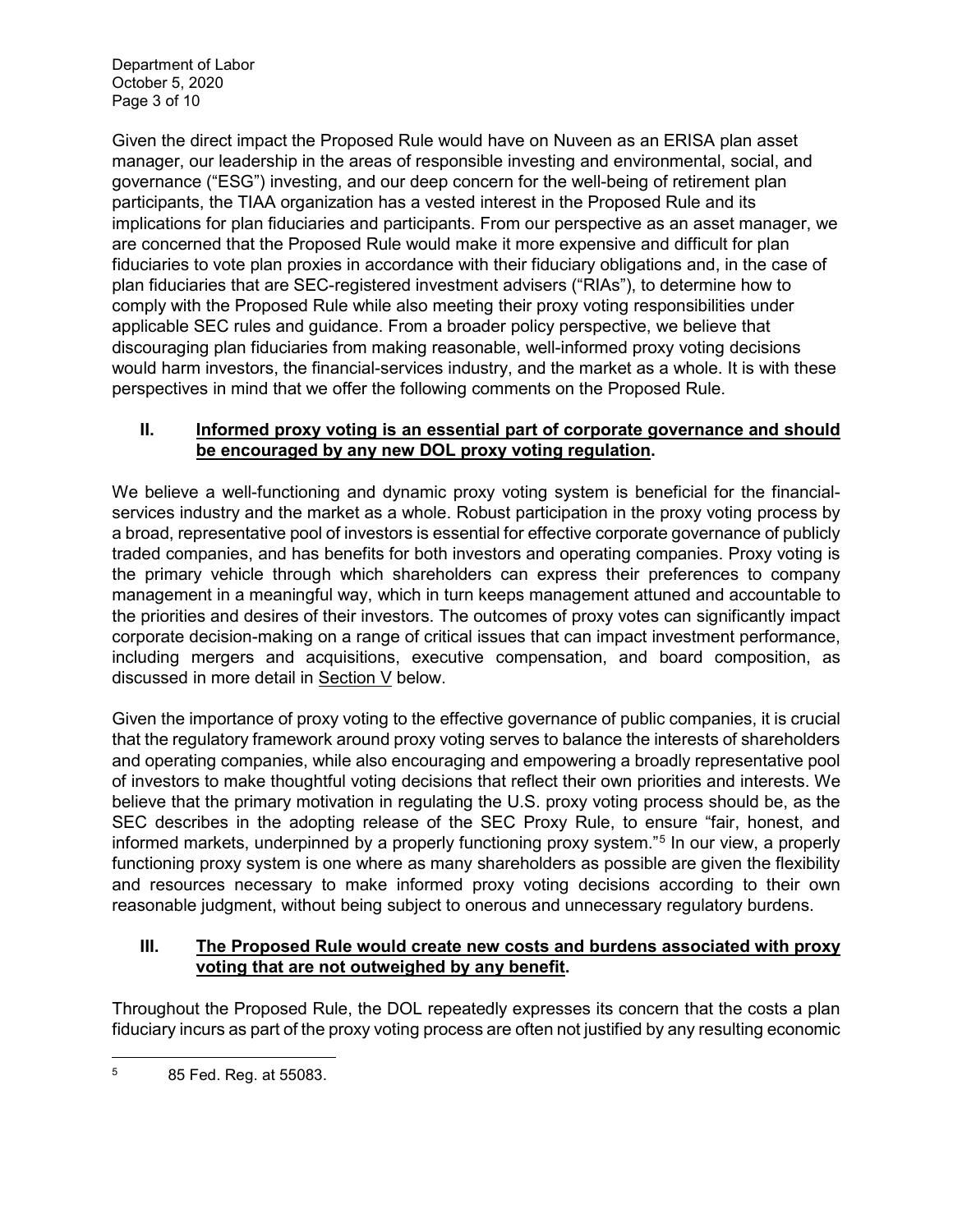Department of Labor October 5, 2020 Page 4 of 10

benefit to plans and plan participants. The DOL laments that some plan fiduciaries ultimately "expend their assets unnecessarily" to vote proxies "on matters not economically relevant to the plan,"[6](#page-3-0) and stresses a number of times in the Proposed Rule that plan fiduciaries are not required to vote all plan proxies to meet their fiduciary obligations. In an attempt to address these concerns, the DOL expressly states in the Proposed Rule that "fiduciaries must not vote in circumstances where plan assets would be expended on shareholder engagement activities that do not have an economic impact on the plan, whether by themselves or after the costs of engagement are taken into account."[7](#page-3-1) The Proposed Rule goes on to set forth six specific standards that fiduciaries must meet when deciding whether and how to vote plan proxies, including investigating material facts that form the basis for any particular proxy vote; maintaining records on proxy voting activities (including records that demonstrate the basis for the plan fiduciary's decision); and carefully selecting and monitoring sources of research or proxy voting recommendations, such as third-party proxy advisory firms.<sup>[8](#page-3-2)</sup> The DOL explicitly warns plan fiduciaries that "certain proposals may require a more detailed or particularized voting analysis" than others, and "fiduciaries must be prepared to articulate the anticipated economic benefit of proxy-vote decisions in the event they decide to vote."[9](#page-3-3)

We appreciate the DOL's desire to ensure that fiduciaries carefully consider the costs of proxy voting against the resulting financial benefits to plans and plan participants. However, we believe that the Proposed Rule fails to achieve that goal. Rather, it would serve to make the proxy voting process even more costly and burdensome for plan fiduciaries – so much so that we anticipate many plan fiduciaries would be deterred from voting their plan proxies altogether, which could be a violation of their fiduciary obligations. In particular, we believe it is extremely unrealistic to expect plan fiduciaries to meet the six standards described in the Proposed Rule with respect to every proxy they are eligible to vote. And we question whether it is even possible for a plan fiduciary to ascertain the economic impact of every proxy vote in a detailed way that can be documented and articulated to the DOL, if necessary. Where there is any uncertainty as to the economic benefit that will result from a particular proxy vote, a plan fiduciary is likely to opt not to vote at all, rather than risk a challenge from the DOL that requires thorough documentation of the fiduciary's decision-making process. We anticipate that the number of ERISA plan fiduciaries participating in proxy votes would decrease significantly as a result of the Proposed Rule, creating an imbalanced pool of voters and depriving plan fiduciaries of the opportunity to take meaningful part in corporate decisions that could impact the value of plan investments. And even where a plan fiduciary does endeavor to fulfill each of the Proposed Rule's six standards in the process of making a proxy voting decision, the analysis, research, and recordkeeping they would be required to do would likely incur far more expense than proxy voting under the current regulatory framework does. Far from diminishing the fees plan fiduciaries pay to proxy advisory firms, the Proposed Rule would likely make proxy advisory services even more expensive, given the level of

<span id="page-3-3"></span><sup>9</sup> *Id*.

<span id="page-3-0"></span>l <sup>6</sup> Proposed Rule, 85 Fed. Reg. at 55221.

<span id="page-3-1"></span><sup>7</sup> *Id*. at 55230.

<span id="page-3-2"></span><sup>8</sup> *Id.* at 55224.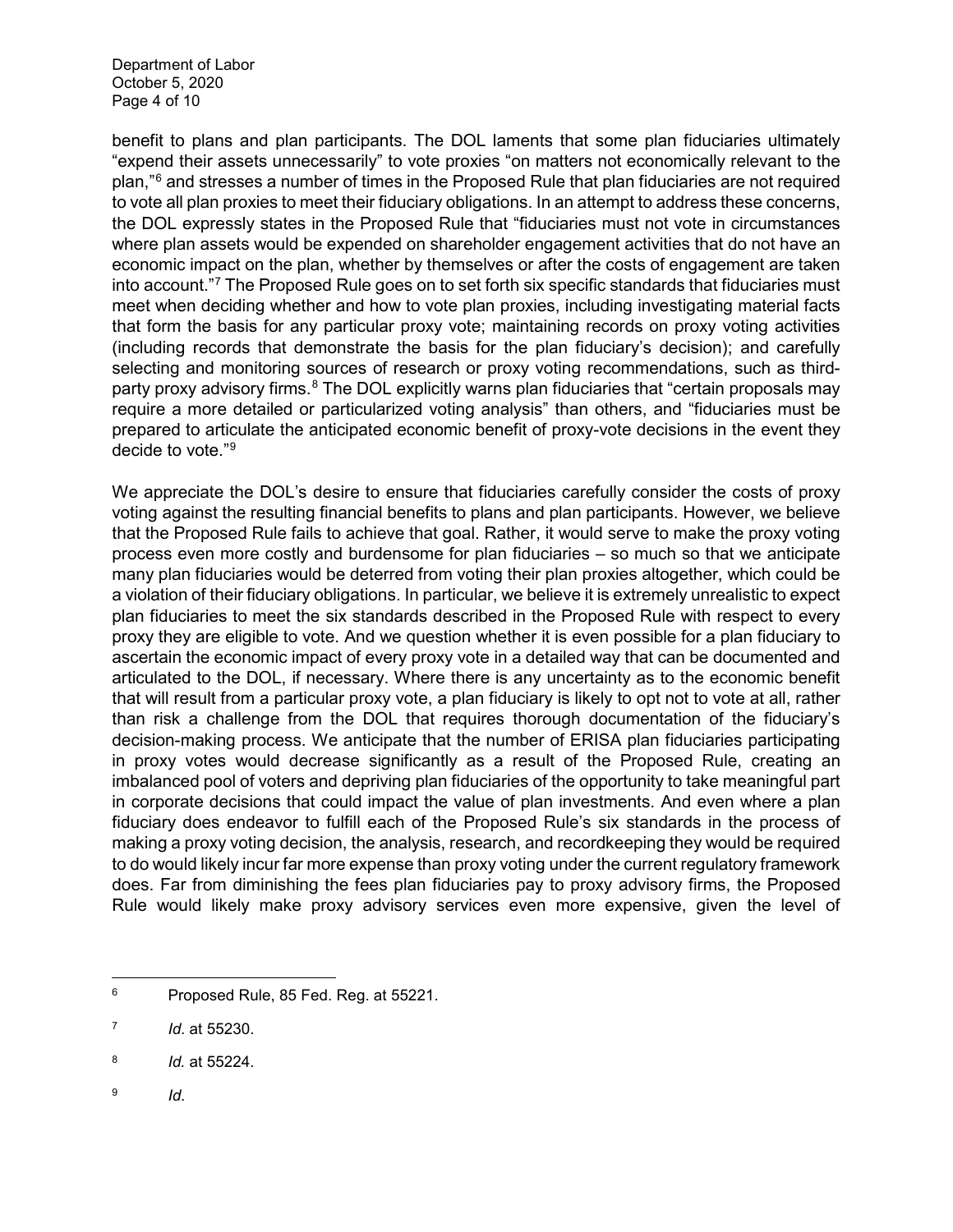information, guidance, and support firms would need to provide plan fiduciaries to help them meet the DOL's new requirements.

To address this issue, the Department has proposed certain "permitted practices," which are intended to help plan fiduciaries comply with the requirements of the Proposed Rule in a more cost-effective manner. Under the Proposed Rule, "a fiduciary may adopt proxy voting policies that encompass one or more of the permitted practices, and the fiduciary may then apply those proxy voting policies to proxy votes," though such policies "would not preclude a fiduciary from voting in any particular case in which [the fiduciary] . . . determines that the proxy matter being voted upon would have an economic impact on the plan, or from refraining from voting based on a subsequent determination that the matter being voted upon would not have an economic impact."<sup>[10](#page-4-0)</sup> One of those permitted practices would allow a fiduciary to adopt "a policy of voting proxies in accordance with the voting recommendations of a corporation's management on proposals or types of proposals that the fiduciary has prudently determined are unlikely to have a significant impact on the value of the plan's investment. . ."<sup>[11](#page-4-1)</sup>

We appreciate that these permitted practices are intended to make it easier for plan fiduciaries to meet the Proposed Rule's requirements. However, we question the logic behind these provisions – particularly the permitted practice allowing fiduciaries to vote according to the recommendations of company management. It is unclear to us why plan fiduciaries should be prohibited from voting on economically insignificant matters based on their own judgment, but permitted to do so if they are blindly following management recommendations. Given the informational and power imbalance that exists between company management and investors, we do not believe there is a compelling policy argument for encouraging investors to automatically "rubber stamp" management voting recommendations – even on issues that may seem economically insignificant. In our view, this runs counter to one of the core purposes of proxy voting, which is to ensure that management acts in good faith and is responsible to shareholders. Moreover, because fiduciaries retain the ability to override management recommendations if they subsequently determine according to their own judgment and analysis that the costs of the vote will outweigh the benefits, this permitted practice would not appreciably diminish plan fiduciaries' research costs. We contend that the permitted practices are not so helpful as to significantly mitigate the extra costs and burdens that the Proposed Rule will impose on plan fiduciaries.

We also question whether the DOL has conducted a sufficiently thorough analysis to fully understand the costs associated with proxy voting under the current regulatory regime, and the ways in which the Proposed Rule might impact those costs. The DOL notes in the Proposed Rule that "large ERISA plans . . . file annual reports with the Department that include some information on certain fees paid directly to specific service providers," but that that information "sheds little light on the costs attendant to voting proxies or exercising other shareholder rights."<sup>[12](#page-4-2)</sup> Were the DOL to access additional sources of information on this issue, it would become clear that the costs associated with a plan fiduciary's proxy voting decisions are, for the most part, not

<span id="page-4-0"></span> $10$ <sup>10</sup> *Id*. at 55225.

<span id="page-4-1"></span> $11$  *Id.* 

<span id="page-4-2"></span><sup>12</sup> *Id*. at 55228-29.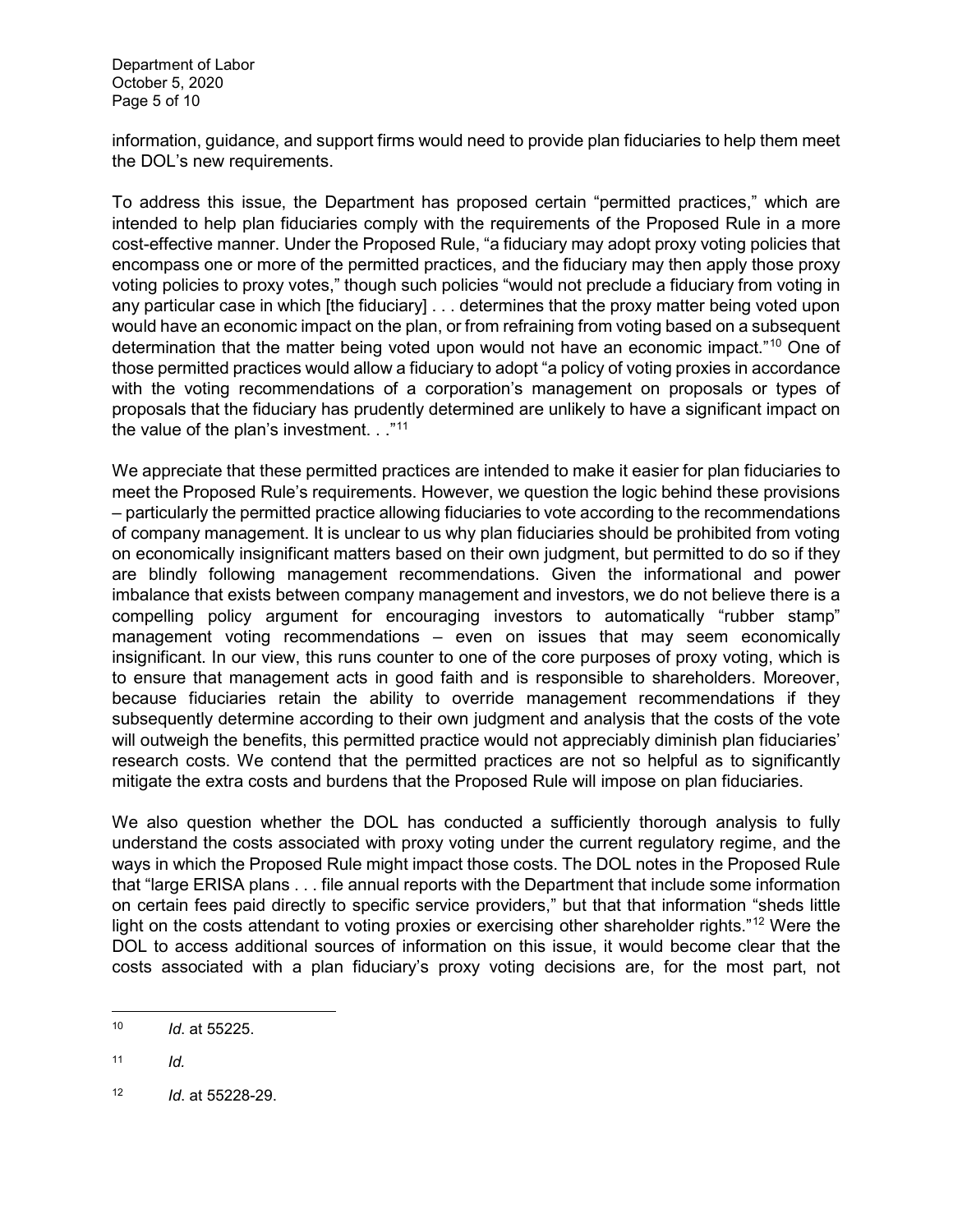Department of Labor October 5, 2020 Page 6 of 10

incremental based on number of individual proxies voted, and accrue almost entirely during the research and analysis process, before a voting decision has been made.

Most plan fiduciaries rely on the research and voting recommendations of third-party proxy advisory firms as an essential part of their voting decision-making process. Plan fiduciaries generally pay a single fee to a proxy advisory firm for research and recommendations provided for all of the plan's portfolio companies, pursuant to an annual agreement. [13](#page-5-0) The fee is the same regardless of how many shareholder proposals a covered portfolio company includes in its proxy materials, or how many proxies a plan fiduciary votes. Thus, it is not true, as the DOL asserts, that if a shareholder proposal "has no or negligible implications for the value of [a] plan's investment, it would be better for the plan to simply refrain from voting than to incur even small costs making this determination."[14](#page-5-1) Voting a proxy is essentially a cost-neutral exercise for a plan fiduciary. The process of deciding whether and how to vote the proxy – and all the research a plan fiduciary must do to make that informed decision – is where the majority of costs are incurred. The fact that the Proposed Rule would make the research and decision-making process more complicated and burdensome for plan fiduciaries will increase plan costs, even if fiduciaries vote fewer proxies as a result. We believe that many plan fiduciaries would choose to refrain from voting plan proxies altogether under the Proposed Rule, rather than repeatedly engage in an expensive, complicated, and often fruitless exercise to determine whether a vote is economically justified.

For the reasons descried above, we would encourage the Department to seek greater sources of information about the costs associated with proxy voting and the way the Proposed Rule could impact those costs before deciding whether to issue a new proposed rule. By making the proxy voting decision-making process more onerous, the Proposed Rule could ultimately deprive the proxy voting pool of a significant number of voters, thus skewing voting outcomes and potentially making it difficult for management to assemble a quorum of voters. We do not believe this is the DOL's desired result. We recommend that the Department withdraw the Proposed Rule and consider an alternative framework that would be less burdensome and costly for plan fiduciaries.

#### **IV. The Proposed Rule is not well aligned with recent SEC guidance and rule amendments regarding the proxy voting process.**

As the DOL notes in the Proposed Rule, the SEC has taken recent actions to modify certain aspects of its regulatory framework for proxy voting. In August 2019, the SEC finalized new guidance regarding proxy voting by RIAs, describing the steps an adviser should take to demonstrate that the proxy voting decisions it makes are in its clients' best interests. The SEC Proxy Guidance also requires RIAs that retain the services of proxy advisory firms to consider taking additional steps to evaluate whether the research and voting recommendations provided by those firms are consistent with the adviser's proxy voting policies and align with its clients' best interests. Additionally, in July of this year, the SEC adopted rule amendments that require proxy advisory firms wishing to rely on two exemptions from federal proxy rules to provide certain

 $\overline{\phantom{a}}$ 

<span id="page-5-0"></span> $13$  In Nuveen's case, we pay a single fee for proxy advisory firm research and recommendations, and then divide that fee among the various ERISA plans we manage.

<span id="page-5-1"></span><sup>14</sup> Proposed Rule, 85 Fed. Reg. at 55228.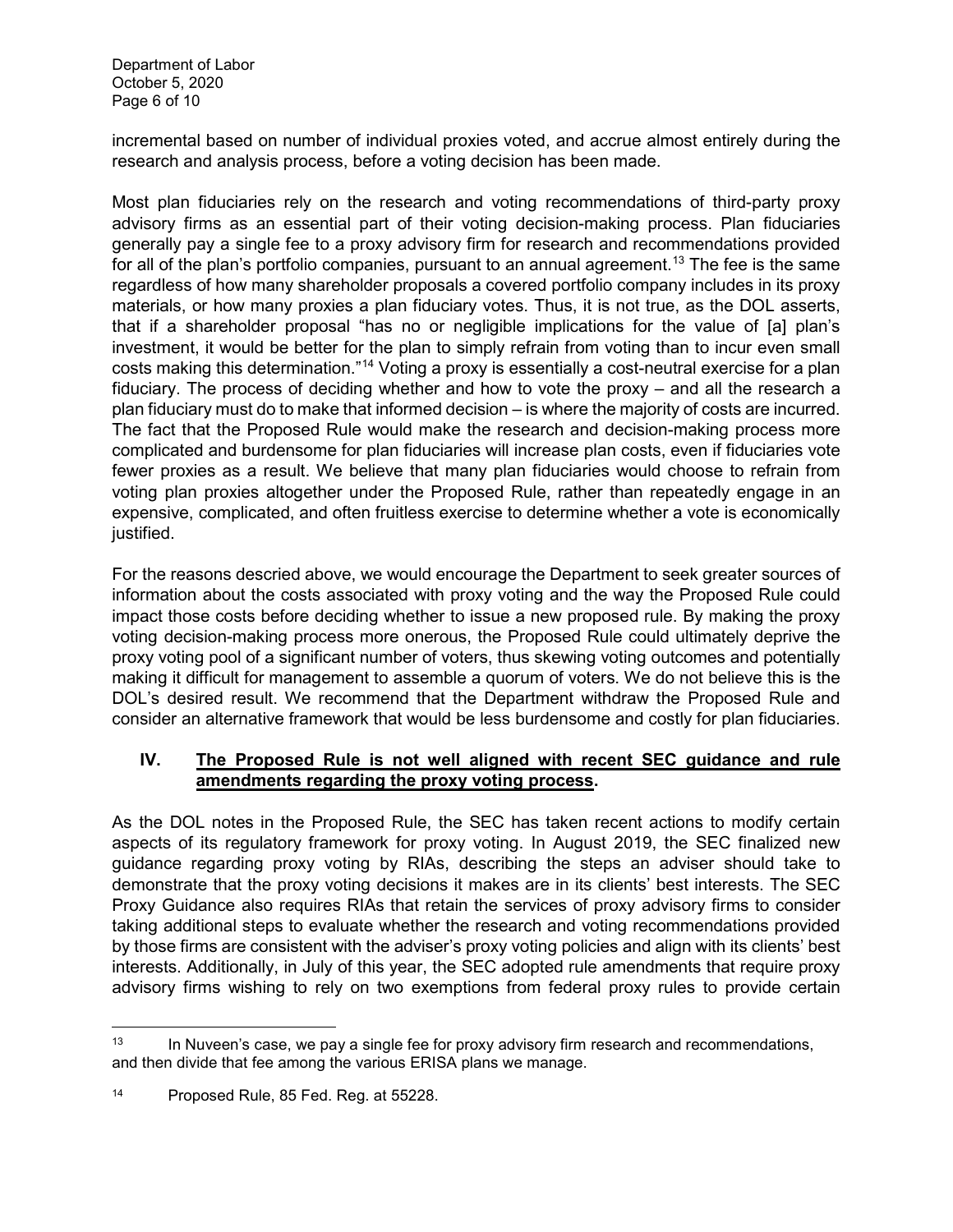Department of Labor October 5, 2020 Page 7 of 10

disclosures, adopt written policies and procedures, and provide clients with a mechanism for understanding an issuer's views on the proxy advisory firm's voting advice. The SEC Proxy Rule also codifies the Commission's longstanding view that proxy voting advice generally constitutes a solicitation under proxy rules, meaning that failure to disclose material information about proxy voting advice may constitute a potential violation of antifraud provisions under federal proxy rules. At the same time, the SEC issued supplemental guidance to help RIAs factor in the additional information they may receive as a result of the new SEC Proxy Rule. Finally, in September the SEC adopted new rule amendments that raise the thresholds shareholder proposals need to meet to be submitted and resubmitted as a potential part of an operating company's proxy materials. $^{\rm 15}$  $^{\rm 15}$  $^{\rm 15}$ 

The DOL acknowledges that the SEC Proxy Guidance and SEC Proxy Rule "address some of the Department's concerns about ERISA fiduciaries properly discharging their duties with respect to proxy voting activities and appropriately selecting and overseeing proxy advisory firms."<sup>[16](#page-6-1)</sup> However, only a subset of ERISA fiduciaries are under the Commission's jurisdiction. One of the goals of the Proposed Rule, according to the DOL, is to create a consistent regulatory framework around proxy voting for ERISA plan fiduciaries that are not subject to the SEC's jurisdiction. We agree with the DOL that any new regulation concerning the proxy voting of ERISA plan fiduciaries subject to the Department's jurisdiction should be consistent with similar SEC action on the topic. Unfortunately, we believe the Proposed Rule fails to achieve that consistency.

The DOL's Proposed Rule is far less flexible than the SEC Proxy Rule in terms of what it allows and requires plan fiduciaries to do. Notably, plan fiduciaries subject to the SEC Proxy Rule may *choose* to vote or not vote plan proxies according to their own cost-benefit analysis. The Proposed Rule, on the other hand, gives plan fiduciaries a mandate: they *must* vote proxies where the economic benefits outweigh the costs, and they are *prohibited* from voting proxies where the opposite is true. The SEC still requires a plan fiduciary under its jurisdiction to have a reasonable basis for believing any voting decision is in the plan's best interest, and to conduct reasonable investigations into any research and recommendations provided by proxy advisory firms. But the SEC ultimately recognizes that determining the costs and benefits of any particular proxy vote is a subjective process that does not always result in one clear "right" answer, and for this reason gives fiduciaries leeway to make voting decisions based on their own reasonable judgment. We believe the DOL should provide plan fiduciaries with similar flexibility, both to ensure consistency with the SEC's guidance and rulemakings, and because it is the more appropriate approach given that the economic benefits of proxy voting decisions can be difficult to quantify and document.

We would also stress that the SEC's new rules and guidance on proxy voting have only recently been finalized. It is likely that as these rules are fully digested and implemented by portfolio companies and investors, the costs and benefits associated with proxy voting will change. For example, the Council of Institutional Investors ("CII") has estimated that the SEC's new shareholder proposal submission thresholds would have more than doubled the number of

<span id="page-6-0"></span> <sup>15</sup> *Procedural Requirements and Resubmission Thresholds under Exchange Act Rule 14a-8*, 84 Fed. Reg. 66458 (Dec. 4, 2019), *available at*: govinfo.gov/content/pkg/FR-2019-12-04/pdf/2019- 24476.pdf.

<span id="page-6-1"></span><sup>16</sup> Proposed Rule, 85 Fed. Reg. at 55223.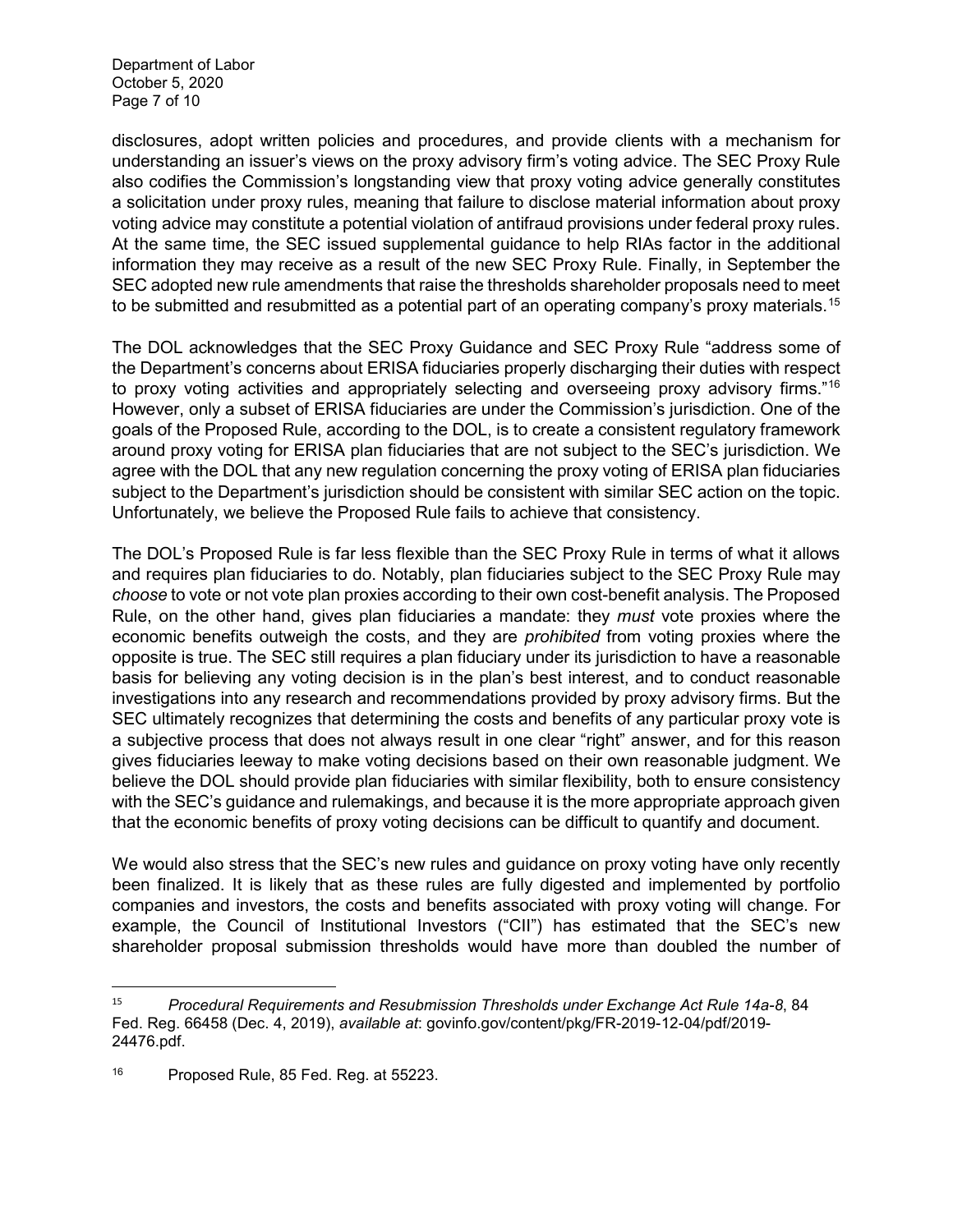shareholder proposals excluded from company proxy materials from 2011 through the third quarter of 2019.[17](#page-7-0) It remains to be seen whether CII's estimate is accurate for future proxy seasons – but we believe it is very possible that the SEC's new shareholder proposal submission thresholds will significantly reduce the number of proposals that are subject to a proxy vote, thereby reducing the costs to investors of making proxy voting decisions. We would encourage the DOL to withdraw the Proposed Rule and issue a new proposal after the industry has a better understanding of the impact of the SEC's new proxy voting guidance and rules.

### **V. The DOL should not discourage proxy voting on ESG issues, which can have a direct economic impact on plans and plan participants.**

In addition to expressing concerns about the costs associated with proxy voting in general, the DOL also warns in the Proposed Rule that "some fiduciaries and proxy advisory firms . . . may be acting in ways that unwittingly allow plan assets to be used to support or pursue proxy proposals for environmental, social or public policy agendas that have no connection to increasing the value of investments used for the payment of benefits or plan administrative expenses, and in fact may have unnecessarily increased plan expenses."<sup>[18](#page-7-1)</sup> The DOL notes that its concerns have been amplified "by the recent increase in the number of environmental and social shareholder proposals introduced," which the DOL believes are likely to have "little bearing on share value or other relation to plan interests."[19](#page-7-2) These statements highlight the DOL's belief that a public company's decisions about ESG issues are unlikely to have any economic impact on the company's investors. We respectfully disagree with this position.

As noted in the comment letter<sup>[20](#page-7-3)</sup> we submitted in response to the DOL's proposed rule regarding financial factors in selecting plan investments,  $21$  while not every ESG issue subject to a proxy vote has economic implications, we believe ESG factors are often in direct alignment with a company's pecuniary considerations – and thus it is often the case that voting proxies on ESG-related issues is in the economic interest of investors. The brand equity of many publicly traded companies is strongly connected to how they handle various ESG matters, and companies can face significant reputational risk as a result of their decision-making on these matters. Furthermore, ESG issues can directly impact a company's financial well-being in a number of ways, including by facilitating

<span id="page-7-0"></span> $\overline{a}$ <sup>17</sup> Barkett, Ernie, *Estimating the Impact: The SEC's Proposed Rule to Curb Shareholder Proposals*, CII (Apr. 2020), *available at*: https://www.cii.org/files/publications/misc/CII\_14a-8\_Issue\_Brief%20\_April\_2020\_FINAL.pdf*.* 

<span id="page-7-1"></span><sup>18</sup> *Id.* at 55222.

<span id="page-7-2"></span><sup>19</sup> *Id*. at 55229.

<span id="page-7-3"></span><sup>20</sup> *See* Letter from Amy M. O'Brien, Head of Responsible Investing at Nuveen, and Yves P. Denize, Division General Counsel at Nuveen, commenting on the DOL's Financial Factors Proposal (July 30, 2020), *available at*: https://www.dol.gov/sites/dolgov/files/EBSA/laws-and-regulations/rules-andregulations/public-comments/1210-AB95/00580.pdf (the "TIAA Financial Factors Comment").

<span id="page-7-4"></span><sup>21</sup> *Financial Factors in Selecting Plan Investments*, 85 Fed. Reg. 39113 (June 30, 2020), *available at*: https://www.govinfo.gov/content/pkg/FR-2020-06-30/pdf/2020-13705.pdf (the "Financial Factors Proposal").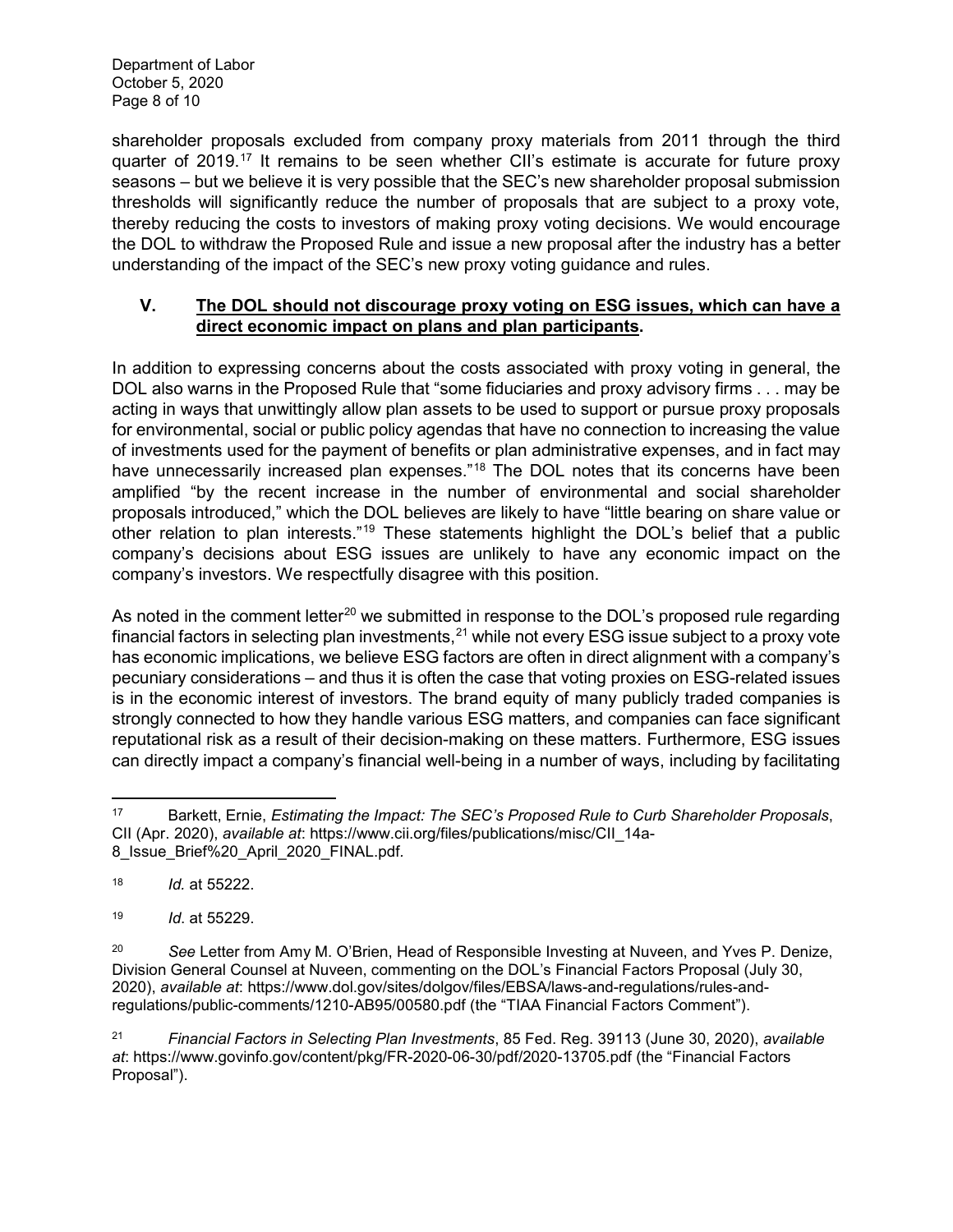a company's growth, reducing its costs, minimizing its regulatory and legal interactions, increasing the productivity of its employees, and optimizing its investment and capital expenditures.<sup>[22](#page-8-0)</sup> In our experience, the vast majority of ESG-related proposals Nuveen has voted on in recent years have been related not to environmental or social matters, but rather to executive compensation – an issue that has a direct impact on a company's financial performance. We believe it is crucial that plan fiduciaries expend the necessary resources to carefully research and consider whether and how to vote plan proxies with respect to these types of matters.

Another ESG-related issue that can have a direct economic impact on a company's financial performance is board composition. In recent years, investors have increasingly used the proxy voting process to pressure companies to increase the gender, racial, and ethnic diversity of their board members – and as a result, diversity on boards has been climbing steadily.<sup>[23](#page-8-1)</sup> This is a beneficial outcome not only from a social perspective, but an economic one as well, given the reputational and financial damage a company may face if its board is not appropriately diverse. As an example, the California legislature recently passed a new board gender diversity law (SB 826) requiring that publicly traded companies with principal executive offices located in California include minimum numbers of women on their boards of directors. SB 826 authorizes the imposition of \$100,000 fines for first-time violations of the law and \$300,000 fines for subsequent violations. The California state legislature recently introduced a similar bill (AB 979) that would require all boards of companies with principal executive offices located in California to include at least one person of color, and bills like California's have been introduced in Hawaii, Massachusetts, Michigan, New Jersey, and Washington as well. This raft of new legislation has real economic implications for investors as they make voting decisions related to the composition of their portfolio companies' boards.

We would also refer the DOL to recent research, referenced in the TIAA Financial Factors Comment, showing that investment portfolios comprised of companies that perform well on ESG factors generate lower risk and enjoy greater returns on average than portfolios comprised of companies with poor ESG performance. $24$  This has proven particularly true during the recent economic turmoil caused by the COVID-19 pandemic, during which ESG funds out-performed non-ESG funds, while offering comparable expense ratios. [25](#page-8-3) Overall, the competitive performance of companies that perform well on ESG factors, net of fees, has served to drive growth in ESG investments, including funds that are ESG-branded and those that factor in ESG-related

<span id="page-8-1"></span><sup>23</sup> *See* Klemash, Steve W. and Jamie C. Smith, "Five Takeaways from the 2019 Proxy Season," *Harvard Law School Forum on Corporate Governance* (Aug. 8, 2019), *available at*: https://corpgov.law.harvard.edu/2019/08/08/five-takeaways-from-the-2019-proxy-season/.

<span id="page-8-2"></span><sup>24</sup> *Id.* at p.4, citing *Sustainable Reality – Analyzing Risk and Returns of Sustainable Funds*, Morgan Stanley Institute for Sustainable Investing (2019), *available at*:

https://www.morganstanley.com/content/dam/msdotcom/ideas/sustainable-investing-offers-financialperformance-lowered-risk/Sustainable\_Reality\_Analyzing\_Risk\_and\_Returns\_of\_Sustainable\_Funds.pdf; and Hale, John, "Sustainable Funds Weather the First Quarter Better Than Conventional Funds," *Morningstar.com* (Apr. 3, 2020), *available* at: https://www.morningstar.com/articles/976361/sustainablefunds-weather-the-first-quarter-better-than-conventional-funds.

<span id="page-8-3"></span><sup>25</sup> *Id.*

l

<span id="page-8-0"></span><sup>22</sup> *See* TIAA Financial Factors Comment, p. 3.